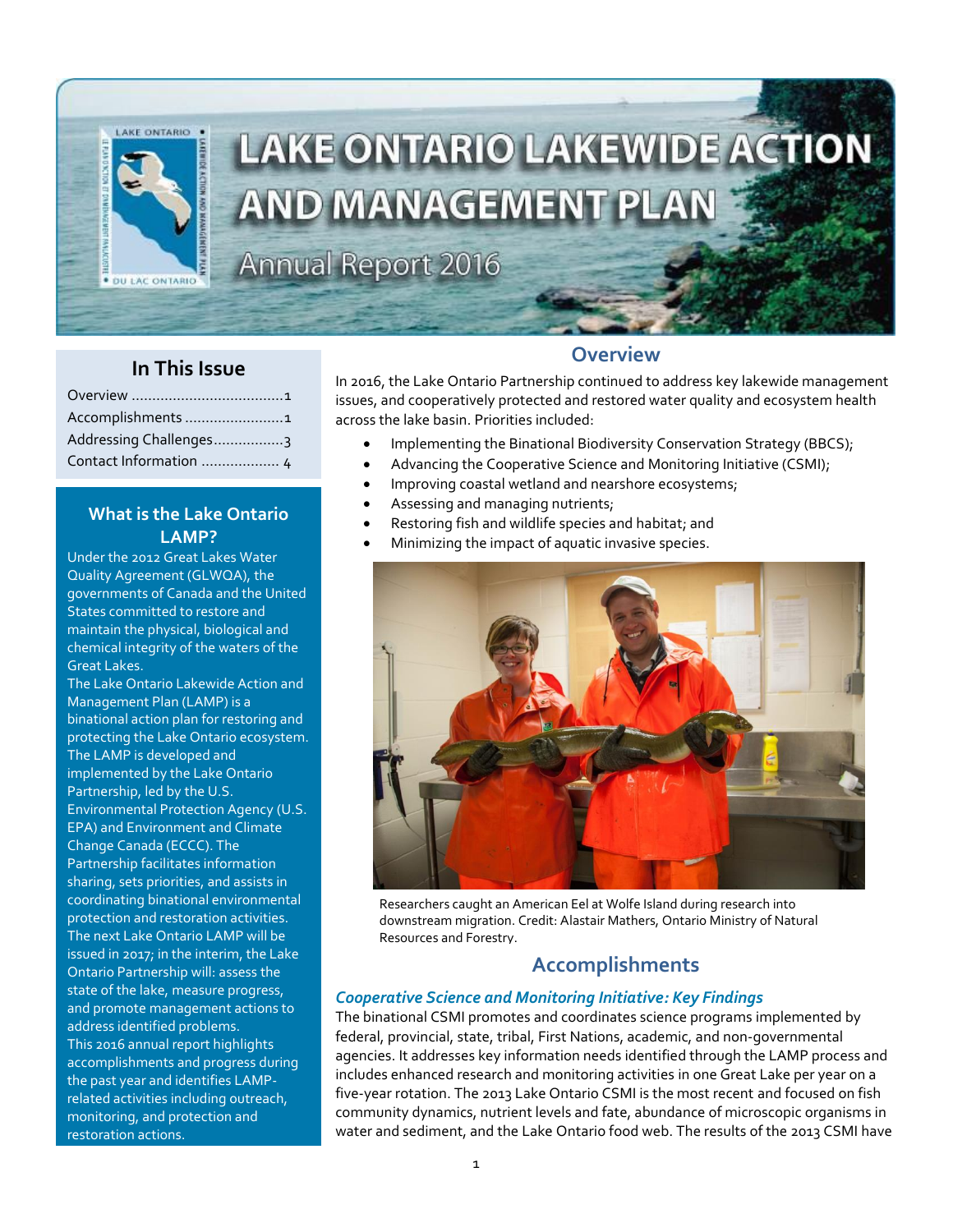# **LAKE ONTARIO LAKEWIDE ACTION AND MANAGEMENT PLAN**

Annual Report 2016

recently become available. One aspect of the Lake Ontario food web studied in 2013 was the interaction between native and invasive bottom-dwelling fishes. Slimy and Deepwater Sculpins are native to Lake Ontario. Deepwater Sculpin were thought to have been lost from Lake Ontario by the mid-20<sup>th</sup> century. However, in 1996, they re-appeared, and have been regularly caught since 2005. At the same time, another bottom-dwelling fish, the Round Goby, invaded and became common in Lake Ontario.

Isotope and gut content analysis of sculpins and Round Goby suggested that sculpins tended to feed more on offshore prey (e.g., Mysids), while Round Goby feed more on nearshore prey (e.g., Quagga Mussels). Overall, native sculpins had similar diets and there was little overlap with Round Goby. Since native sculpins and invasive Round Goby feed in different areas of Lake Ontario, this may help to reduce direct competition for food.

Other findings of the 2013 CSMI were:

- Total phosphorus concentrations in open lake water have remained stable at 6 – 8 micrograms per litre for the past 15 years. These levels are low and could affect productivity of the lower food web.
- Lakewide Quagga Mussel biomass was similar to that of 2003 with a shift towards larger mussels and increased numbers of mussels in waters deeper than 90 metres (295 feet).
- Round Goby may play an important role in transferring nutrients from the offshore to the nearshore zone by consuming offshore mussels, and travelling to the nearshore where they can be consumed by nearshore fish such as Yellow Perch and Smallmouth Bass.
- Alewife continue to dominate salmon and trout diets; however, Round Goby are also a significant prey species for some salmonid species.
- *Diporeia*, a benthic organism once a valuable source of food for fish, is near extirpation. Only one individual was collected in 2013 CSMI sampling.

The 2013 CSMI reports have been published in scientific journals and more will be completed in the near future. To learn more, visit: [http://www.dec.ny.gov/lands/95533.html.](http://www.dec.ny.gov/lands/95533.html)

#### *American Eel Passage Research*

American Eel have a migratory life cycle. They spawn in the North Atlantic Ocean and mature in fresh waters from Greenland to South America, including Lake Ontario. This complex life cycle and wide geographic range is a challenge for conservation and protection.

For eel in Lake Ontario, two hydroelectric dams in the St. Lawrence River pose a challenge for upstream and downstream migration. Hydroelectric companies have taken action to improve upstream eel passage around their facilities.

Upstream passage for juvenile eel is relatively straightforward, since eel ladders have been installed at both locations to provide a safe route to Lake Ontario. Finding a way to allow adult eel migrating downstream to safely pass the dams is a real challenge. Adult eel must travel through the turbines and many do not survive. The river is too large to install and maintain barrier screens.





The Eel Passage Research Center was established in 2013 to address this problem with funding from the Ontario Power Generation, Hydro Québec, New York Power Authority and Duke Power. The research goal is to identify a suitable method to guide eels to a safe collection point, so they could then be captured, transported and released downstream of both dams. Studies have focused on possible methods for guiding the eels to the collection point, including use of light, electricity, sound and vibration, electromagnetic fields and water velocity gradients.

### *Lake Sturgeon Restoration and Research*

Lake Sturgeon is a unique species once abundant in the Great Lakes. Sturgeon can grow up to 7 feet long and weigh over 300 pounds (136 kg), and take from 15 to 33 years to reach reproductive maturity. Overfishing and the impacts of dams and dredging nearly drove them to local extinction by 1900. They are currently identified as "Threatened" in New York and Ontario under endangered species legislation.

In the past 25 years, collaborative work has focused on protecting remnant populations and restoring Lake Sturgeon in Lake Ontario, the Niagara and St. Lawrence Rivers, and their tributaries. Contributors have included: federal, tribal, state and provincial agencies; academic and non-government organizations; local volunteers and school children in the United States and Canada. Their efforts involved collecting eggs, raising and stocking young sturgeon, identifying suitable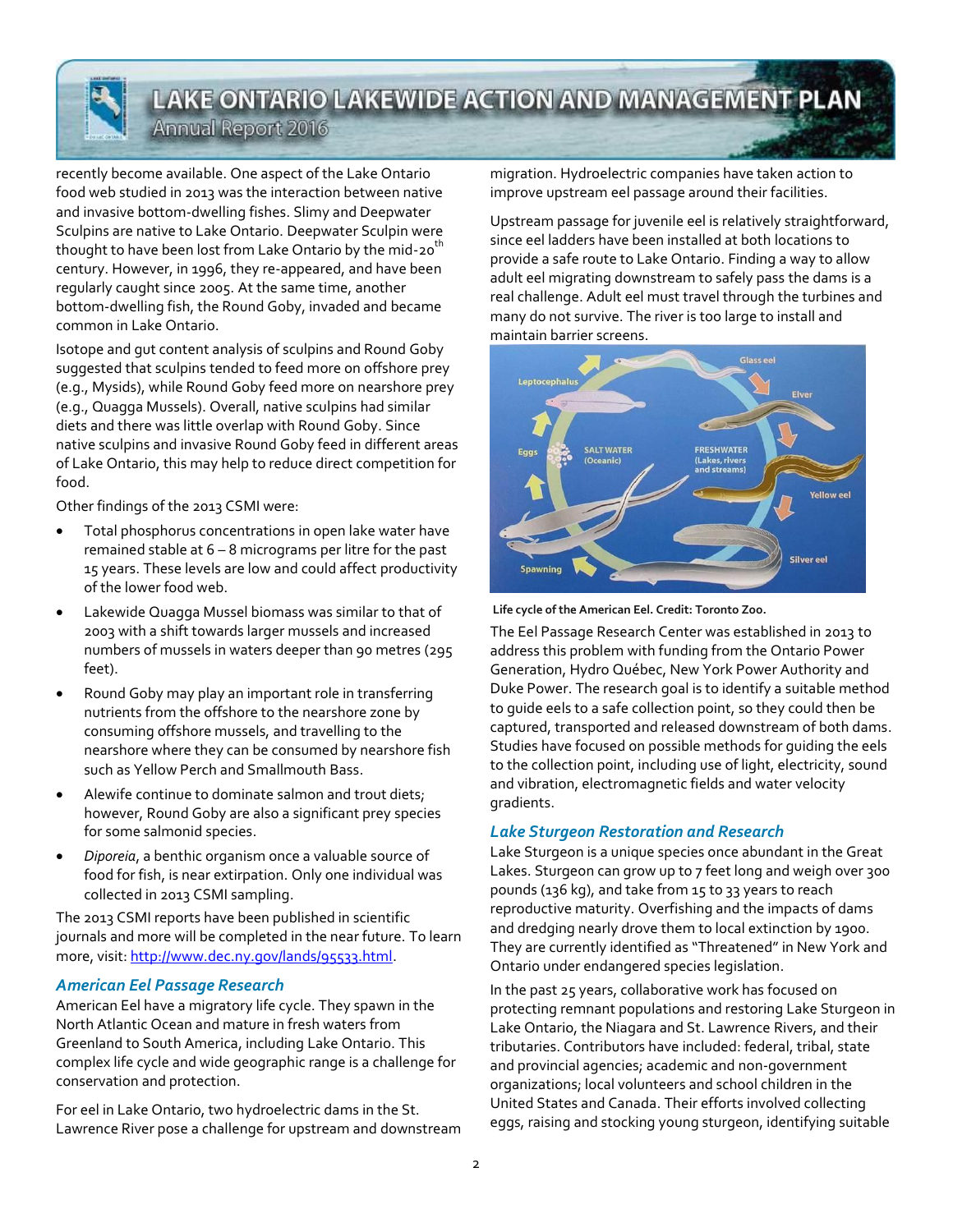# **LAKE ONTARIO LAKEWIDE ACTION AND MANAGEMENT PLAN**

Annual Report 2016

#### habitat, constructing spawning beds, and studying their behavior and biology.



**Young Lake Sturgeon about to be stocked in the Salmon River by Mohawk children from the Akwesasne Freedom School. Credit: Doug Carlson, New York State Department of Environmental Conservation (NYSDEC).** 

The success of these efforts is now being observed across the Lake Ontario basin. Fish stocked in the 1990s are now reproducing, and remnant wild populations continue to reproduce as well.

Here are some ways you can support the effort:

- Don't fish in spawning areas in late spring;
- Avoid bottom fishing with worms in sturgeon habitat;
- If a sturgeon is accidentally caught, release it immediately without removing it from the water. If you must remove it, hold it horizontally to avoid damaging its organs; and
- If a sturgeon is tagged, record the date, location, and tag number and phone number on the tag, then release it. In New York State, report the catch by phoning the number on the tag or emailing [Fwfish@dec.ny.gov.](../../../../KaiC/AppData/Local/Microsoft/Windows/KaiC/AppData/Local/Microsoft/Windows/KaiC/AppData/Local/Microsoft/Windows/KaiC/AppData/Local/Microsoft/Windows/KaiC/AppData/Local/Microsoft/Windows/Temporary%20Internet%20Files/Content.Outlook/FSKT14FT/Fwfish@dec.ny.gov) In Ontario, report it to (705) 755- 2159 or to **NHICrequests** @ontario.ca.

### *Breeding Piping Plover Return to Lake Ontario Shores*

Piping plover is a small shorebird recognized as an endangered species under legislation in the U.S., Canada, Ontario and New York. Plover can be found on Great Lakes beaches, where they nest in shallow depressions on the sand. The nests are wellcamouflaged and difficult to see, but vulnerable to disturbance from waves, weather, people, and animals.

In 2015, for the first time in over 30 years, a pair of Piping Plover successfully nested on the southeastern shores of Lake Ontario. They nested on public land and fledged one chick in late July. Their first nest failed after a heavy rainstorm. The second nest, with two eggs, was threatened by another storm. An adult bird sat on the nest throughout, and NYSDEC staff placed sandbags around the nest for extra protection. Two days later, two chicks hatched but one disappeared a few

weeks later. The surviving chick was seen flying over the water's edge with one of the adults.

Protecting the nesting birds was a collaborative effort of federal, state, and local organizations, as well as volunteers.

Here are ways that you can help protect Piping Plover:

- Leave your dog at home, or use a leash at the beach;
- Stay out of bird sanctuaries and signed areas; and
- Pick up litter to avoid attracting predators.



**Three adult Piping Plovers on an eastern Lake Ontario beach, 2015. Credit: Elizabeth Truskowski, NYSDEC.**

# **Addressing Challenges**

### *Preparing for Lake Specific Nutrient Targets*

Nutrients continue to pose a challenge to the lake's ecosystem. In the nearshore, excess nutrients contribute to blooms of nuisance and harmful algae such as *Cladophora*. In the offshore, a decline of total phosphorus concentrations below the GLWQA target of 10 micrograms per litre potentially limits lower food web productivity.

Although the GLWQA Nutrients Annex Subcomittee continues to focus on Lake Erie, in 2015 it formed a Lake Ontario Nutrient Targets Task Team to initiate steps required to develop nutrient targets. In 2016, the Task Team drafted a proposal to review historical nutrient trends and identify gaps in research, monitoring and modeling.

The relationship between nutrient loadings and excessive *Cladophora* blooms is complex. In 2016, a workshop was held to develop a path forward for each of the Great Lakes affected by excessive *Cladophora* blooms.

Recommendations from both the workshop and the Task Team proposal will be used to establish and implement research, monitoring, and modeling priorities to support the development of nutrient loading targets for Lake Ontario.

### *Grass Carp in the Lake Ontario Ecosystem*

An aquatic invasive species (AIS) is any non-native plant or animal that is newly introduced into an aquatic ecosystem and causes, or could cause, damage to the local ecology,